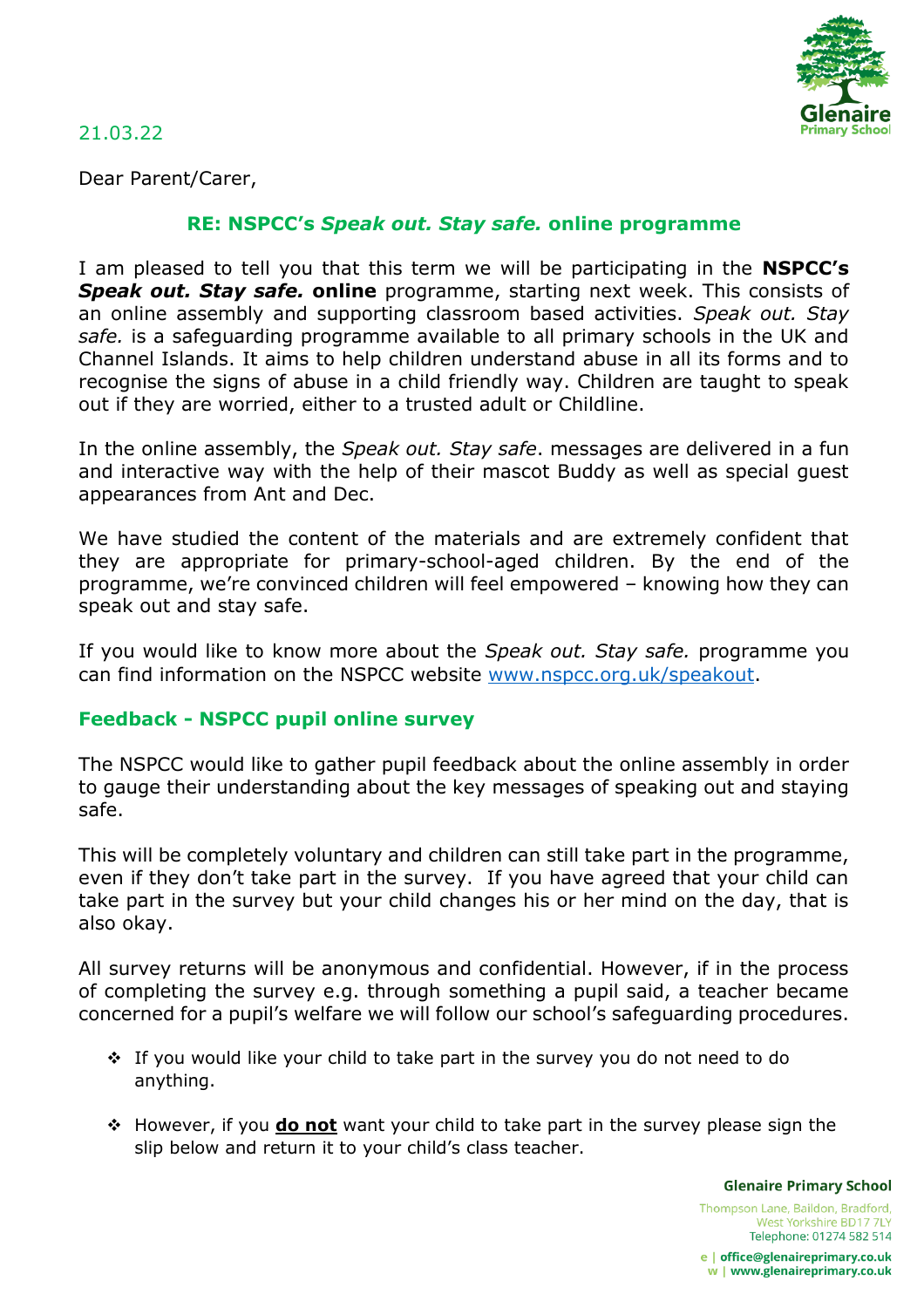

# **Adapted assembly for home use**

The NSPCC has also developed an adapted version of their assembly for parents/carers to use at home with their children. This can be found here: [www.nspcc.org.uk/keeping-children-safe/support-for-parents/safety.](http://www.nspcc.org.uk/keeping-children-safe/support-for-parents/safety) With the help of celebrities, the film focuses on how a child can get support if they have any worries or concerns.

To complement the assembly, there are some resources that can be used to enable further discussion whilst doing activities with your children. These are hosted on the NSPCC website [www.nspcc.org.uk/activities.](http://www.nspcc.org.uk/activities)

### **Childline Under 12's Website**

Childline also have a website with age appropriate advice for primary school children on topics such as bullying. It also has games and other interactive tools. Your child can visit it at [www.childline.org.uk/kids.](http://www.childline.org.uk/kids) If you'd like to know more about the NSPCC's work, or take a look at the wide range of information and advice which is available for parents and carers, please visit their website [www.nspcc.org.uk/parents.](http://www.nspcc.org.uk/parents)

### **Talking PANTS with your children**

Talk PANTS is a simple conversation to help keep your child safe from sexual abuse. From P through to S, each letter of PANTS provides a simple but valuable rule that can help keep your child safe. You can find out more and download the free resources at [www.nspcc.org.uk/pants.](http://www.nspcc.org.uk/pants)

Penguin and Ladybird have partnered with the NSPCC to create a brand new Pantosaurus book aimed at children ages 4 - 8. **You can find copies of the new book on sale, either in Matalan's selected stores and online, selected SPAR stores or at** [https://shop.nspcc.org.uk/.](https://shop.nspcc.org.uk/) All profits from the sale of this book will support the NSPCC.

#### **Support the NSPCC**

You may be interested in the NSPCC's new selection of BUDDY goodies available from the NSPCC shop at<https://shop.nspcc.org.uk/collections/buddy> which make perfect gifts for children - and all profits go to help keep children safe.

Yours sincerely,

Atbilheason

Headteacher

**Glenaire Primary School** 

Thompson Lane, Baildon, Bradford, West Yorkshire BD17 7LY Telephone: 01274 582 514

e | office@glenaireprimary.co.uk w | www.glenaireprimary.co.uk